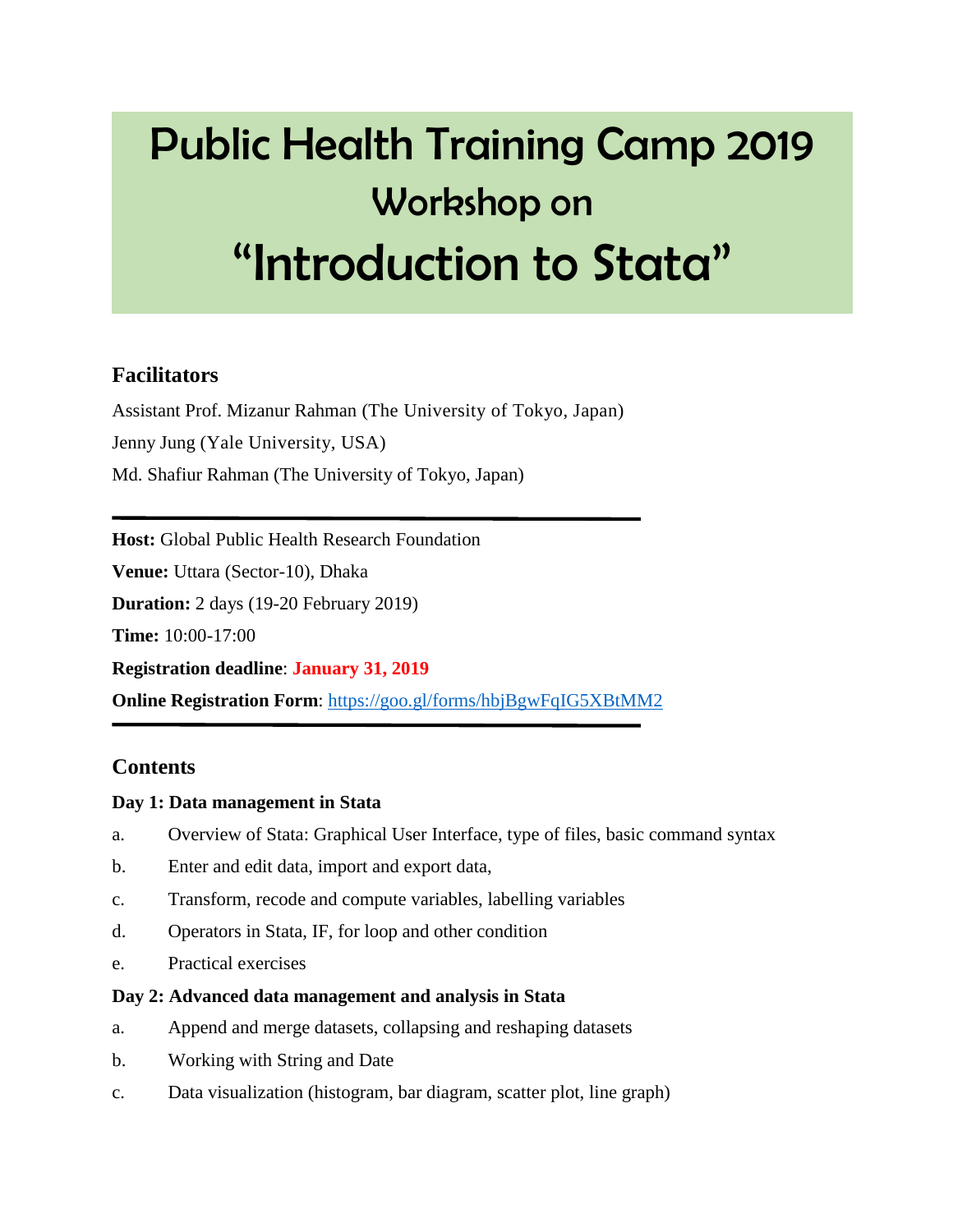- d. Descriptive statistics, cross tabulation, correlation and regression
- e. Practical exercises

**NB: Participants are required to bring a laptop to class, with Stata version 11 or higher installed.**

#### **Description**

This Stata course over two days will introduce data management, data visualization and basic statistical analysis in Stata. The course requires no prior experience with Stata and would be suitable for beginners or participants wanting to refresh the core concepts. Stata is an interactive data management program and also used for the statistical analysis by statisticians, epidemiologists, economists, demographers and by researchers from most disciplines. The objective of the course is to provide training on how to use Stata to produce a clean, complete, dataset ready for analysis.

The course will start with an introduction to Stata using the Graphical User Interface and then work using command syntax. The course will introduce Stata syntax and procedures to manage data. The course will also cover data visualizations and statistical analysis with several practical sessions. Commands for creating new variables and for modifying existing variables will also be covered. Through hand-on training, participants will be familiar with the ways to import data from different formats to Stata, export Stata to other formats, and combine several datasets. Moreover, the course will cover data visualization (e.g., histogram, bar diagram, pie-chart, scatter plot, line graph etc.) and basic analyses including descriptive statistics, correlation and regression. Notes and example datasets will be provided.

## **Learning Objectives**

Upon successfully completing this course, participants will be able to:

- 1. Manage large dataset for analysis
- 2. Learn how to write Stata command/syntax and save them in a do file
- 3. Use Stata to import and export data
- 4. Use Stata to compute, transform, recode and label variables